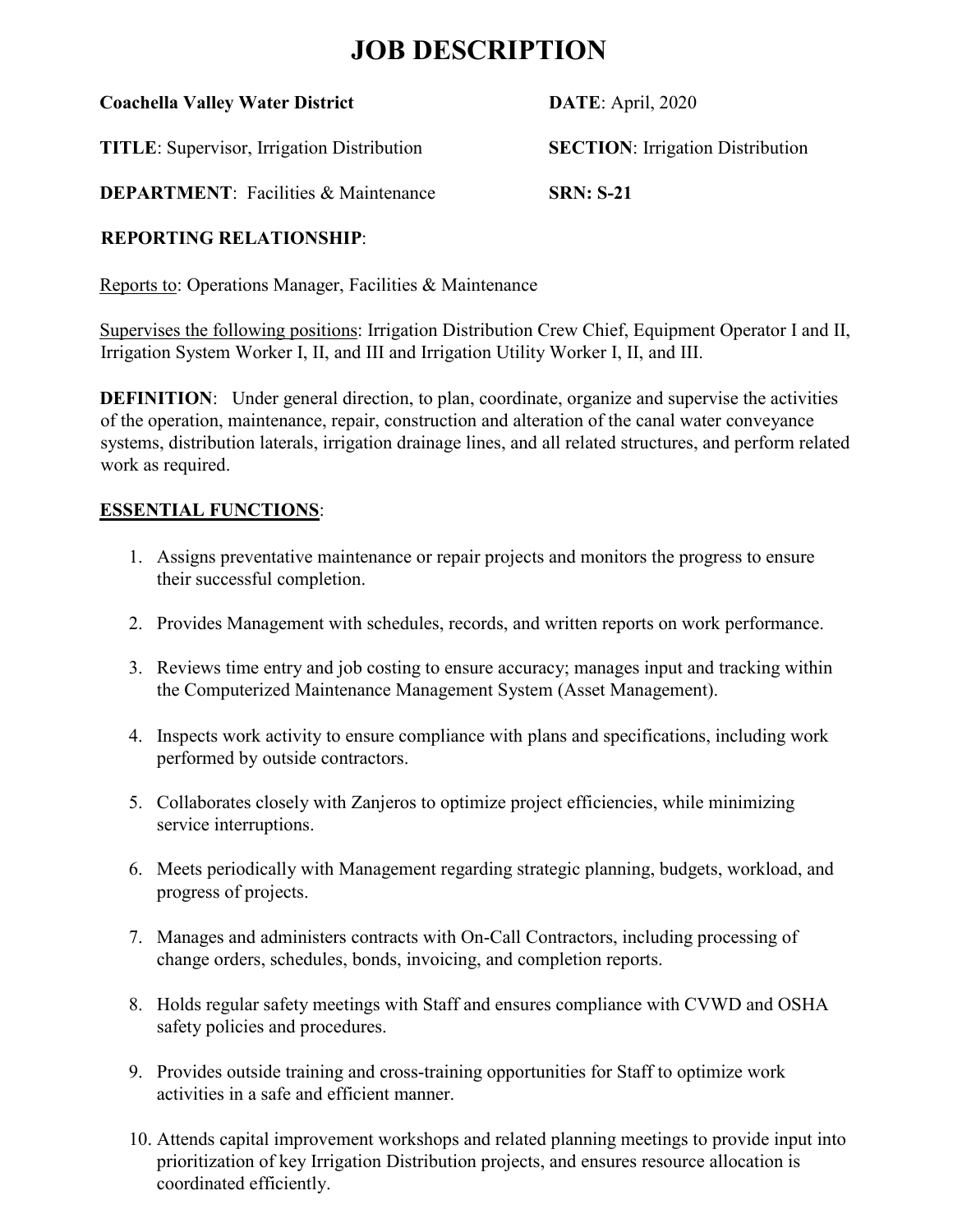- 11. Assigns recurring and non-recurring work orders, and develops and tracks key performance indicators.
- 12. Updates and implements an effective and comprehensive Preventative Maintenance Program.
- 13. Prepares and manages annual budget for the Irrigation Distribution Division in an efficient and cost effective manner.

#### **MINIMUM QUALIFICATIONS**:

License or Certifications: Possession of a valid California Operators license issued by the State Department of Motor Vehicles. Department of Motor Vehicles driving record may influence employment or classification.

#### AND

Possession of a California State Class A Driver's License is highly desirable

#### AND

At a minimum, possession of a Grade D2 Water Distribution Operators Certificate issued by the State of California Department of Health Services.

Experience: A minimum of five years of experience in the construction of canals, distribution pipelines (laterals), irrigation drainage systems, or similar work is desirable. A minimum of three years of supervision experience in the field, or similar field, is required.

Knowledge of:

|            | -Safe working practices, including confined spaces.                                                                                                                                        |  |  |
|------------|--------------------------------------------------------------------------------------------------------------------------------------------------------------------------------------------|--|--|
|            | -Principles and practices of canal, and pipeline hydraulics.                                                                                                                               |  |  |
|            | -Procedures, methods, tools and techniques for the operation, maintenance and                                                                                                              |  |  |
|            | repair of canal conveyance systems, distribution pipelines and appurtenances,<br>and irrigation drainage facilities.<br>-District safety programs, including weed eradication regulations. |  |  |
|            |                                                                                                                                                                                            |  |  |
|            |                                                                                                                                                                                            |  |  |
|            | -Principles of supervision, training, and leadership development.                                                                                                                          |  |  |
|            | -Basic office procedures, including computers and related software.                                                                                                                        |  |  |
| Abilities: |                                                                                                                                                                                            |  |  |
|            | -Plan, organize, supervise and coordinate the maintenance, installation, and                                                                                                               |  |  |
|            | construction activities of the irrigation distribution.                                                                                                                                    |  |  |
|            | -Provide and organize training for the assigned personnel.                                                                                                                                 |  |  |
|            | -Prepare, review, and ensure the accuracy of cost and maintenance records.                                                                                                                 |  |  |
|            | -Communicate effectively (oral and written)                                                                                                                                                |  |  |
|            | -Analyze work and operational problems, preparing improved methods of                                                                                                                      |  |  |
|            | accomplishing assigned activities.                                                                                                                                                         |  |  |
|            | -Ensure the proper assignment and use of District equipment.                                                                                                                               |  |  |
|            | -Work cooperatively with internal and external customers, promoting teamwork.                                                                                                              |  |  |
|            | -Exercise sound independent judgment within the general policy guidelines                                                                                                                  |  |  |
|            | -Read, understand, and prepare plans, specifications, and working sketches.                                                                                                                |  |  |